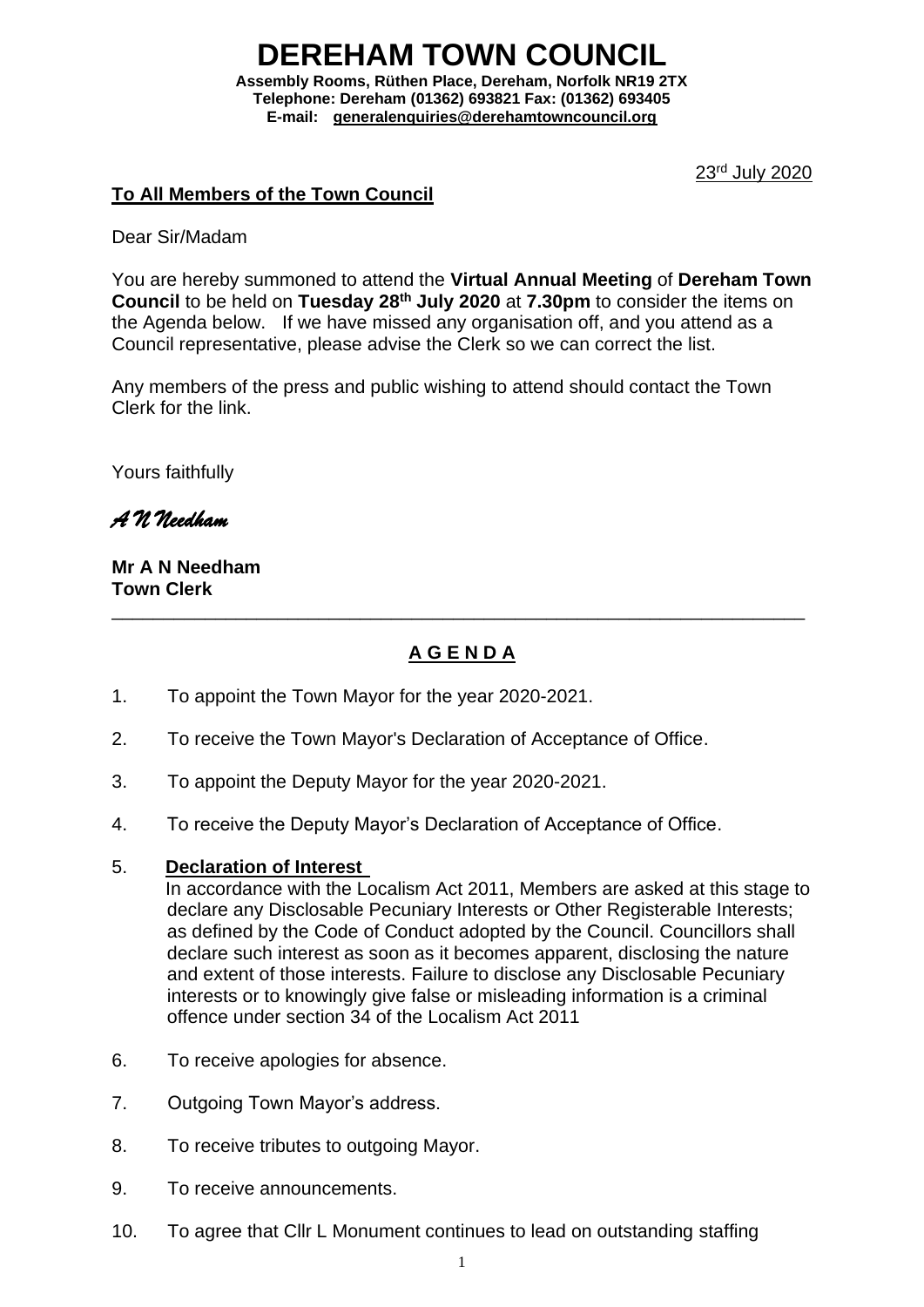matters.

11. To agree membership of Committees.

## **Committees**

## **Plans**

*Responsible for considering and commenting on all building plans submitted for comment by Breckland Council All Councillors*

## **Committee Cycle A**:

Heritage & Open Spaces *Responsible for; open spaces, Bishop Bonner's Cottage, Windmill, Street Furniture, Town Sign, Explosive Store, Closed Churchyard, Commons*

**Recreation** 

*Responsible for; allotments, Play Areas and Open spaces*

## **Committee Cycle B**:

Markets & Buildings *Responsible for; Assembly Rooms Memorial Hall, Fleece Meadow, Markets.*

Social & Welfare *Responsible for; War Memorial, Dereham Community Car Scheme, Twinning, Cemetery, Barwell Court toilets, Christmas Tree and Christmas lights.*

## **Other Committees/Working Parties**

Finance & Governance *Responsible for; Grants, Audits, Accounts, Budgets*

Personnel Committee *Responsible for; Wage Reviews, Appeals, staffing structure and policies.*

The Mayor and Deputy Mayor are ex-officio members of all Committees (subject to Standing Order 42).

- 12. To confirm representatives for outside bodies (normally appointed for 4 years) and to receive a brief report.
	- (a) **Trustees of Charities:** Aaron Williamson's Charity

Dereham Relief In Need Charities

East Dereham Educational Charity Trust.

## (b) **Representation on other bodies:**

Friends of Dereham Hospital

## Dereham Twinning Associations:

• *Ruthen*